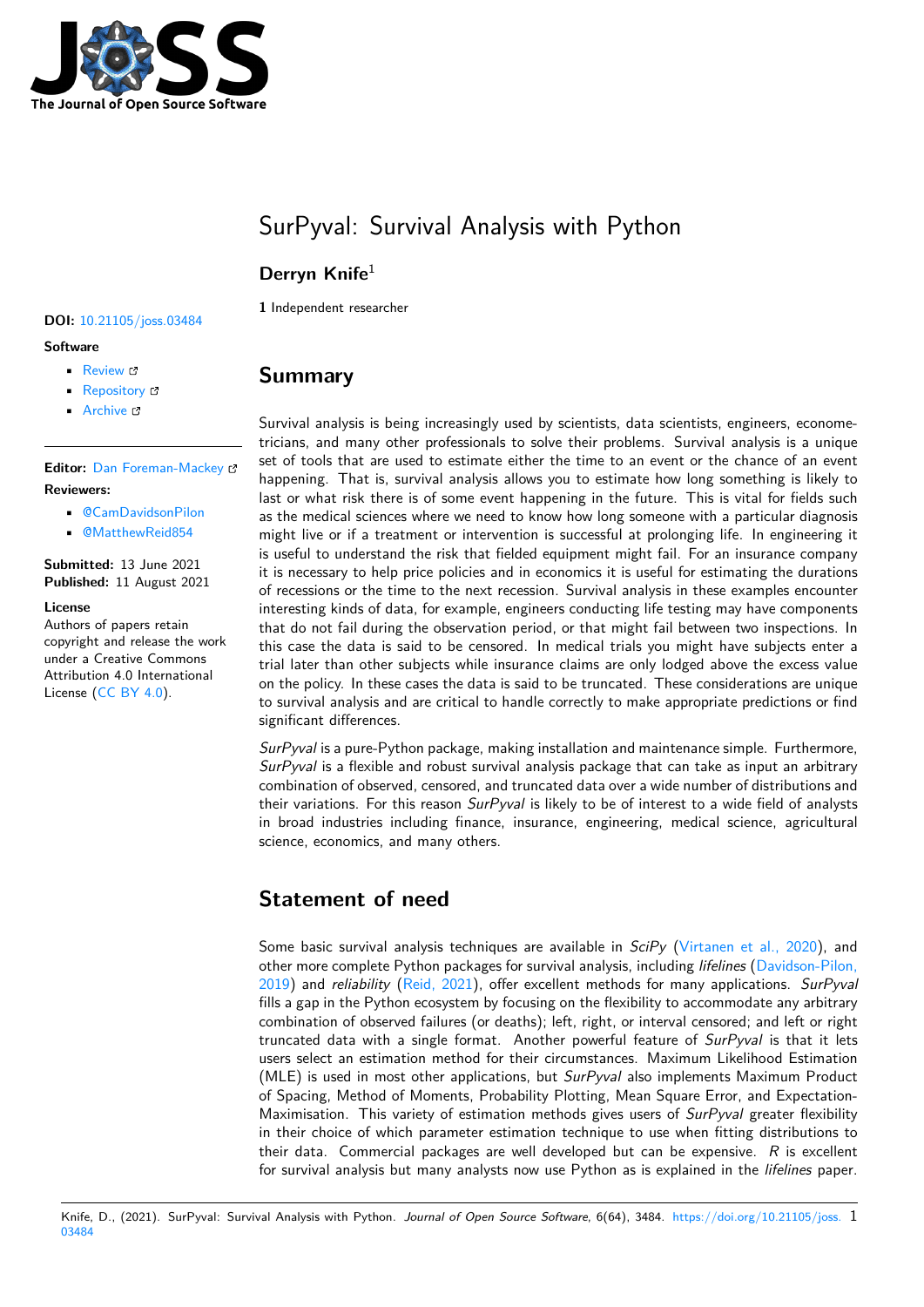

Therefore there is a need to have another flexible and open source python package to do survival analysis.

### **Features**

*SurPyval* is grouped into two modules, these are parametric and non-parametric modules. For the parametric module *SurPyval* offers several methods to estimate parameters; these are Maximum Likelihood Estimation (MLE), Mean Square Error (MSE), Method of Probability Plotting (MPP), Maximum Product of Spacing (MPS), Method of Moments (MOM), and Expectation-Maximisation (EM). The EM is only used for mixture models.

For the Non-Parametric estimation *SurPyval* can estimate the survival distribution using either the Kaplan-Meier (Kaplan & Meier, 1958), Nelson-Aalen (Nelson, 1969); (Aalen, 1978), Fleming-Harrington (Fleming & Harrington, 1984), or the Turnbull (Turnbull, 1976) estimators. Support for data types and estimation methods can be seen in the table below.

| Method                    | Para/Non-Para  | Observed | Censored   | Truncated |
|---------------------------|----------------|----------|------------|-----------|
| <b>MLE</b>                | Parametric     | Yes      | Yes        | Yes       |
| <b>MPP</b>                | Parametric     | Yes      | Yes        | Limited   |
| <b>MSE</b>                | Parametric     | Yes      | Yes        | Limited   |
| <b>MOM</b>                | Parametric     | Yes      | No         | No        |
| <b>MPS</b>                | Parametric     | Yes      | Yes        | No        |
| Kaplan-Meier              | Non-Parametric | Yes      | Right only | Left only |
| Nelson-Aalen              | Non-Parametric | Yes      | Right only | Left only |
| <b>Fleming-Harrington</b> | Non-Parametric | Yes      | Right only | Left only |
| <b>Turnbull</b>           | Non-Parametric | Yes      | Yes        | Yes       |

*SurPyval* achieves this flexibility with a simple API. *SurPyval* uses a data input API, the 'xcnt' format, that can be used to define any arbitrary combination of censored or truncated data. 'x' is the value at the observation, 'c' is the censoring flag, 'n' is the counts, and 't' is the truncation values. *SurPyval* uses the convention for the censor flag where -1 is left censored, 0 is an observed value, 1 is right censored, and 2 is intervally censored. Utilities have also been created to help users transform their data into the 'xcnt' format if they have it in another format. A lot of survival data is provided in an observed and suspended format, this is where you have a list of the failure times and a list of the suspended times: for example, failures of [1, 2, 3, 4, 5] and suspended times of [1, 2, 3]. *SurPyval* refers to this format as the 'fs' format.

For Non-Parametric analysis *SurPyval* takes as input the 'xcnt' format, but the KM, NA, and FH estimators are calculated using the 'xrd' format. This format takes 'x' as the value of the observation, 'r' as the count of items at risk at each 'x,' and 'd' is the number of deaths/failures at each time 'x.' Once data is in this format it is possible to compute the KM, NA, or FH estimators. For the Turnbull estimator the values of 'x,' 'r,' and 'd' are computed using Turnbull's algorithm; 'x,' 'r,' and 'd' estimates account for truncation and censoring. These values can then be used with the KM, NA, or FH estimator to get an estimate of the distribution.

Maximum Likelihood Estimation can be used for any arbitrary combination of censoring and truncation. The Probability Plotting and Mean Square Error methods can be used with arbitrarily censored data and limited truncation. Specifically, these methods are limited if the maximum and minimum of the observed data are truncated observations. This is because the Turnbull Non-Parametric Maximum Likelihood Estimator (NPMLE) cannot assume the shape of the distribution and therefore cannot be used to estimate by how much the highest and

Knife, D., (2021). SurPyval: Survival Analysis with Python. Journal of Open Source Software, 6(64), 3484. https://doi.org/10.21105/joss. 2 03484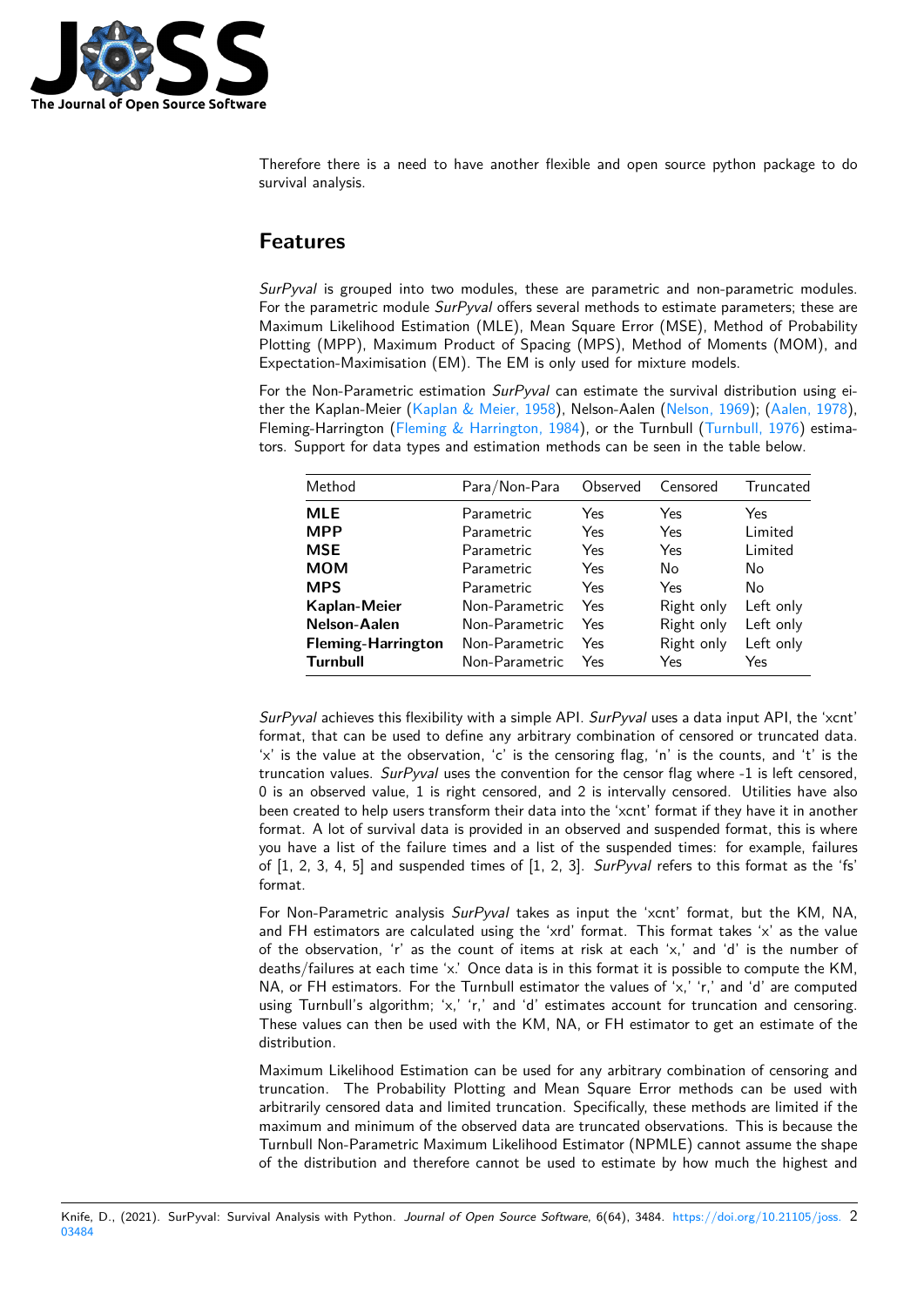

lowest values are truncated. The Maximum Product of Spacing estimation can be used with censored observations. The Method of Moment estimation can only be used with observed data, i.e. no censoring or truncation.

*SurPyval* uses *SciPy* for numerical optimisation but also aims to imitate as close as possible the API for parameter estimation, specifically, the use of the fit() method. The main difference between *SciPy* and *SurPyval* is that *SurPyval* returns an object. The intent of this is to capture the distribution in an object for subsequent use. This could be used in Monte Carlo simulations using the random() method or it could be used in applications like *reliability* for interval optimisations.

Unlike other survival analysis packages *SurPyval* allows users fix any parameter with any distribution. This is similar to *SciPy* which allows the location, shape, and scale parameters to be fixed. In *SurPyval* this is done using the fixed keyword with a dictionary of the name and value of the fixed parameter and value.

## **Optimisations**

*SurPyval*, inspired by *lifelines*, uses *autograd* (Maclaurin et al., 2015) autodifferentiation to calculate the jacobians and hessians needed for optimisations in parametric analysis. Additionally, *SurPyval* uses lessons from deep learning to improve the stability of estimation. Concretely, *SurPyval* uses a modified ELU function (Clevert et al., 2015) to transform bounded parameters to be unbounded. For example, th[e alpha parameter for a](#page-4-7) Weibull distribution is supported on the half-real line, (0, Inf). Using the modified ELU function the input to the optimizer is transformed to be supported over the full real line (-Inf, Inf) but then will transform this value to a positive number when calcu[lating the objective](#page-4-8) function. This reduces the risk of optimisations failing because the numeric gradient might 'overshoot' and hit a bound therefore produce undefined results which in turn causes the autodifferentiation to fail. The ELU is also useful for autodifferentiation because it is continuously differentiable which eliminates discrete jumps in the gradient. Another advantage of this improvement is that it can be used to robustly estimate offsets (for example the 'gamma' parameter) for half real-line supported distributions. For example, *SurPyval* can be used to estimate the parameters of the four parameter Exponentiated-Weibull distribution, which is a feature that is absent from other currently available survival packages.

Another optimisation used by *SurPyval* is the use of good initial approximations for parameter initialisation. Probability plotting methods do not require initial estimates of the parameters; which is in contrast to estimates using optimizers. Further, optimisation results are very sensitive to the initial estimates, if the initial estimate is too far from the actual result it can yield incredulous results. As such *SurPyval* uses either probability plotting estimates or estimates using transformed data with another distribution to do the initial estimate. Combining the use of autogradients, bound transformations, and close initial approximations, *SurPyval* is a stable software for estimating parameters for statistical distributions.

### **Examples**

Some examples of the API and how flexible it can be. Firstly, a simple estimate from random data:

from surpyval import Weibull import numpy as np

np.random.seed(10)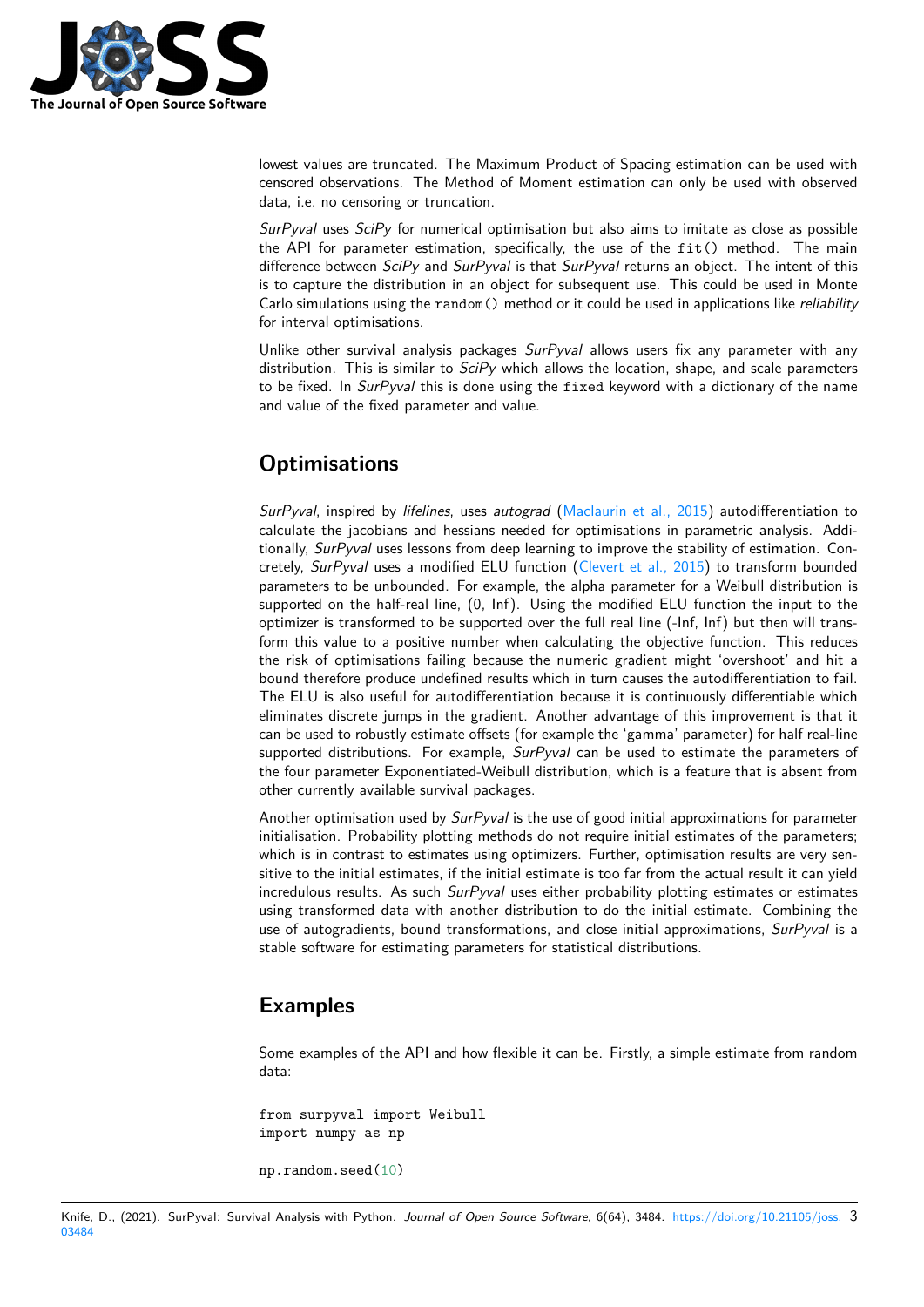

```
# Weibull parameters
alpha = 10beta = 2# Random samples
N = 30x = Weibull.random(N, alpha, beta)
model = Weibull.fit(x)print(model)
```
Parametric Surpyval model with Weibull distribution fitted by MLE yielding parameters [9.71565772 2.33944554]

Using offsets with SurPyval is a simple change by setting the offset parameter to True. Using data from Weibull's paper (Weibull  $\&$  others, 1951) which introduced the wide applicability of the distribution to survival analysis, we can get a three parameter Weibull distribution:

```
from surpyval import Weibull
from surpyval.datasets import BoforsSteel
data = BoforsSteel.df
x = data['x']n = data['n']model = Weibull.fit(x=x, n=n, offset=True)model.plot()
print(model)
```
Offset Parametric Surpyval model with Weibull distribution fitted by MLE yielding parameters [7.14192522 2.6204524 ] with offset of 39.76562962867473

```
Knife, D., (2021). SurPyval: Survival Analysis with Python. Journal of Open Source Software, 6(64), 3484. https://doi.org/10.21105/joss. 4
03484
```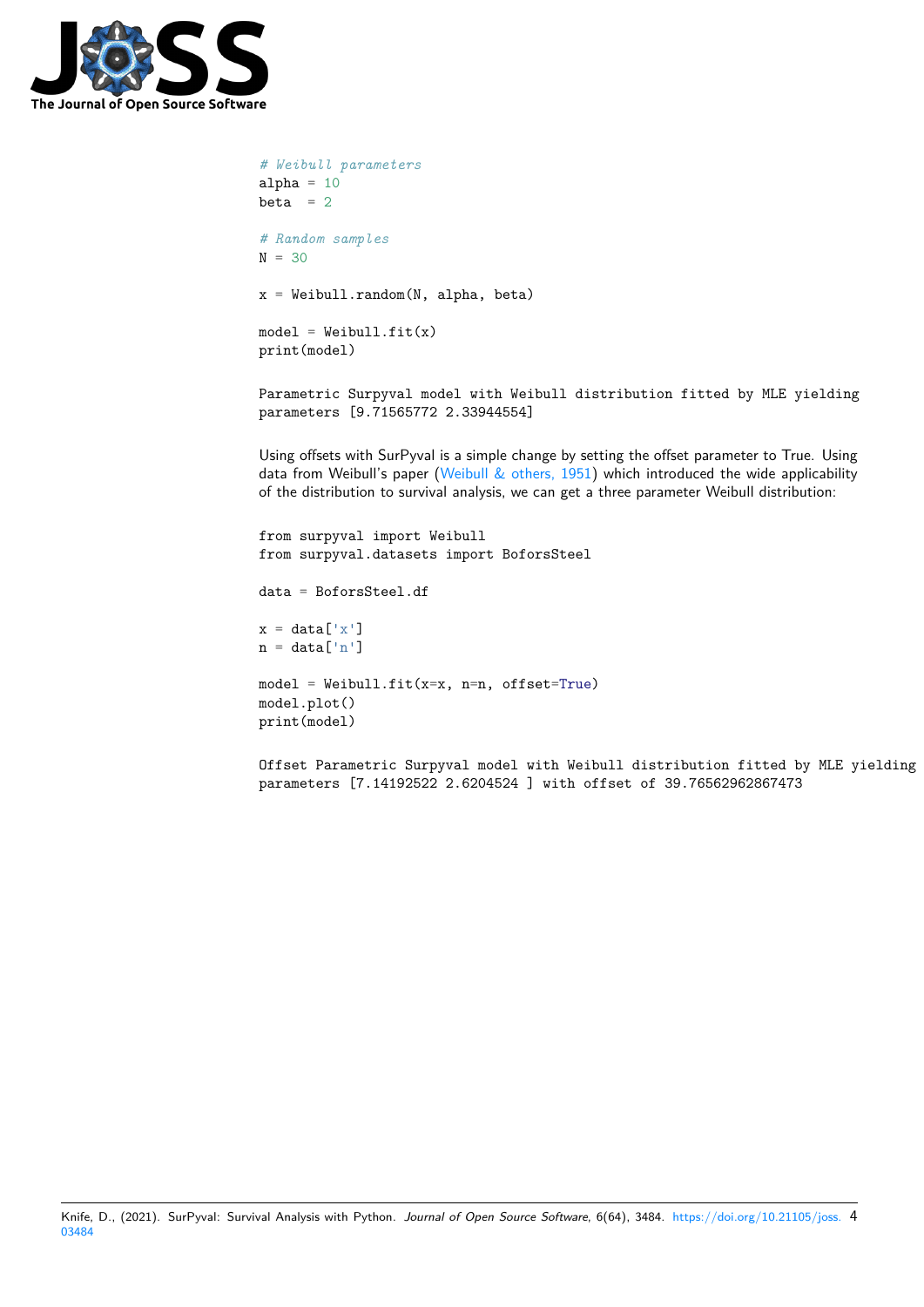



**Figure 1:** Weibull Data and Distribution

There are more examples of the flexible API in the main documentation.

#### **References**

- Aalen, O. (1978). Nonparametric inference for a family of counting processes. *The Annals of Statistics*, 701–726. https://doi.org/10.1214/aos/1176344247
- <span id="page-4-4"></span>Clevert, D.-A., Unterthiner, T., & Hochreiter, S. (2015). Fast and accurate deep network learning by exponential linear units (elus). *arXiv Preprint arXiv:1511.07289*.
- Davidson-Pilon, C. (20[19\). Lifelines: Survival analysis in Python](https://doi.org/10.1214/aos/1176344247). *Journal of Open Source Software*, *4*(40), 1317. https://doi.org/10.21105/joss.01317
- <span id="page-4-8"></span>Fleming, T. R., & Harrington, D. P. (1984). Nonparametric estimation of the survival distribution in censored data. *Communications in Statistics-Theory and Methods*, *13*(20), 2469–2486. https://do[i.org/10.1080/03610928408828837](https://doi.org/10.21105/joss.01317)
- <span id="page-4-5"></span><span id="page-4-0"></span>Kaplan, E. L., & Meier, P. (1958). Nonparametric estimation from incomplete observations. *Journal of the American Statistical Association*, *53*(282), 457–481. https://doi.org/10. 2307/2281868
- Maclaurin, D., [Duvenaud, D., & Adams, R. P. \(2015\). Au](https://doi.org/10.1080/03610928408828837)tograd: Effortless gradients in Numpy. *ICML 2015 AutoML Workshop*, *238*, 5.
- <span id="page-4-2"></span>Nel[son, W. \(1969\)](https://doi.org/10.2307/2281868). Hazard plotting for incomplete failure data. *Journal [of Quality Technol](https://doi.org/10.2307/2281868)ogy*, *1*(1), 27–52. https://doi.org/10.1080/00224065.1969.11980344
- <span id="page-4-7"></span>Reid, M. (2021). *MatthewReid854/reliability: v0.5.7* (Version v0.5.7) [Computer software]. Zenodo. https://doi.org/10.5281/zenodo.5030847
- <span id="page-4-6"></span><span id="page-4-3"></span><span id="page-4-1"></span>Turnbull, B. W. (197[6\). The empirical distribution function with arbitraril](https://doi.org/10.1080/00224065.1969.11980344)y grouped, censored and truncated data. *Journal of the Royal Statistical Society: Series B (Methodological)*, *38*(3), 290–295. [https://doi.org/10.1111/j.2517-6](https://doi.org/10.5281/zenodo.5030847)161.1976.tb01597.x